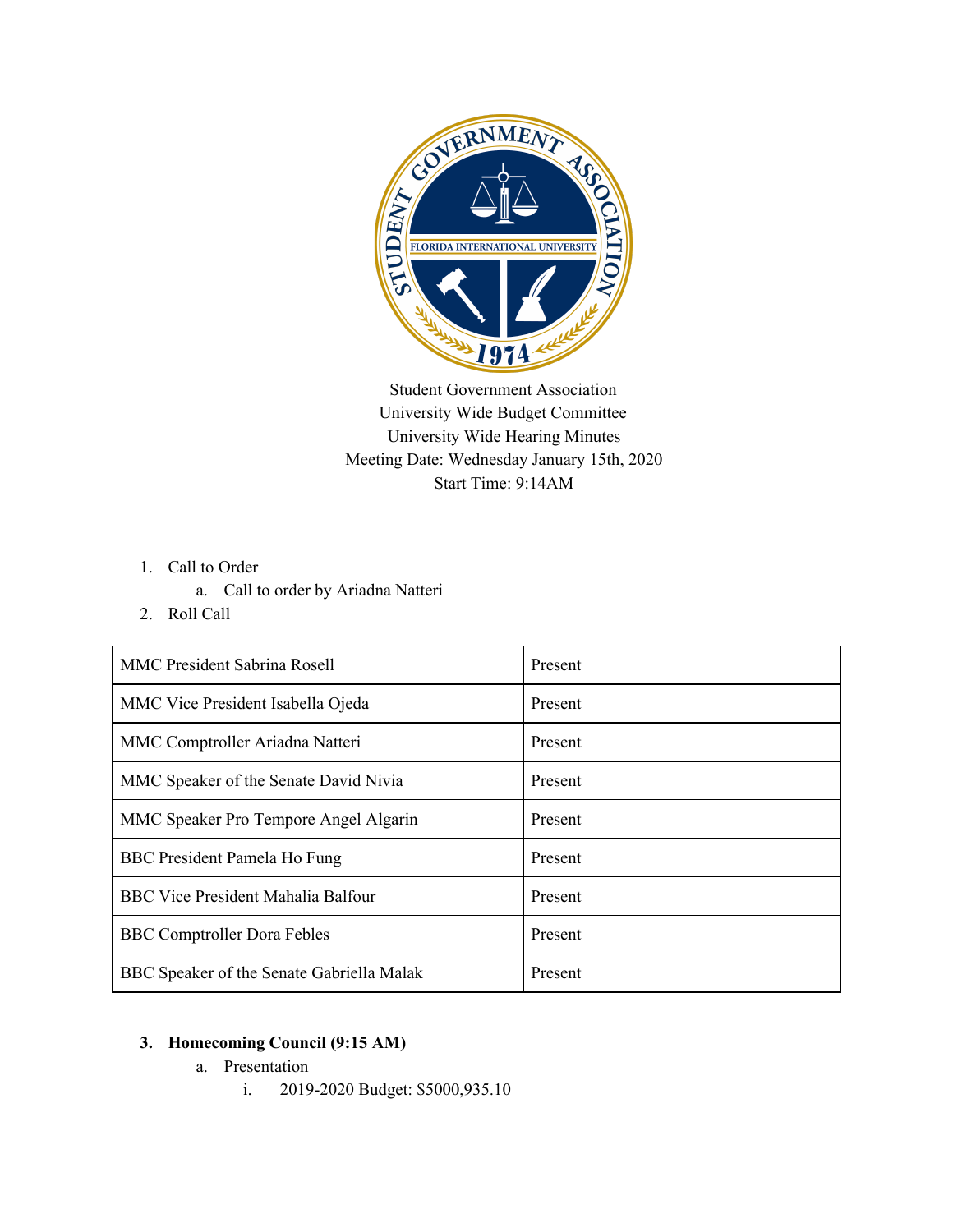- ii. 2020-2021 Budget Request: \$540,160
	- 1. Increase Requested: \$39,224.90
- iii. Increase funding request of \$4,000 for BBC Homecoming
	- 1. Enhance new event, "Taste of Bay", which is a new tradition at BBC Homecoming started in 2019.
- iv. Increase funding request for communications of \$6,000
	- 1. Gain higher attendance
	- 2. Community outreach
- v. Increase funding request for Programming of \$5,000
	- 1. To cover facilities, permit, and parking fees for next year.
- vi. Increase funding request for Overall of \$8,000
	- 1. Police fees
	- 2. Permit fees
	- 3. Facilities fees
	- 4. Security fees
		- a. All fees are for concert
- vii. Increase funding request for Stipends of \$8,500
	- 1. Graduate Assistant cost
	- 2. Addition of E-Board member
- viii. Online funding request of \$6,330.00
	- 1. Live stream Court Pageant
	- 2. Live stream of Panthers Got Talent
	- 3. Work more with FIU online to increase student participation
- b. Questions
	- i. Angel Algarin: When your income was projected from the concert, how much was the income for that?
		- 1. It is not income, whatever money is left from ticket sales rolls over to the next year.
	- ii. Mahalia Balfour: You guys live stream Panthers Got Talent, do you have the number of attendees?
		- 1. We do not but we can get that number for you.
	- iii. Mahalia Balfour: Do you give funding to I-75 for Homecoming?
		- 1. I-75 requests funding to SGA.

BBC President Pamela Ho Fung moves to extend presentation time by 5 minutes. MMC President MMC President Sabrina Rosell seconds. Motion passes.

- iv. Angel Algarin: Has there been any surveys done to the student body to see if they are willing to pay more money to see a Latin artist?
	- 1. We can survey, but the raise in ticket will not cover the cost and we will go over budget.
- **c. Ends at 9:33 AM**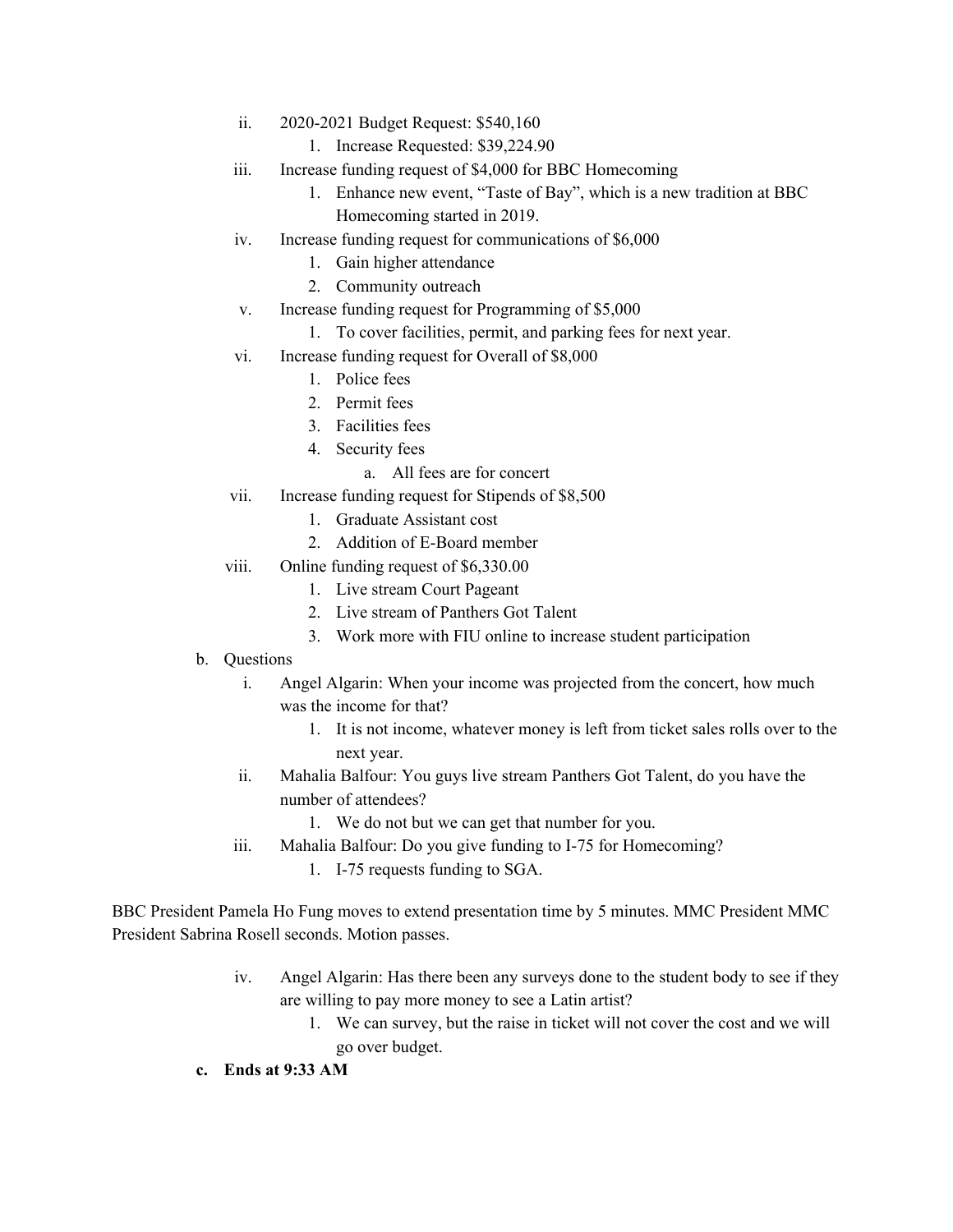## **4. CLS Alternative Breaks, Relay for Life & Roarthon (9:45AM)**

- a. Presentation
	- i. Relay for Life
		- 1. A major fundraising event for the American Cancer Society that will take place March 6th, 2020.
		- 2. Nationally recognized for increasing fundraising by 50%.
		- 3. FIU has raised 1.2 million for the American Cancer Society of Miami
		- 4. Event Goals
			- a. Engage 50-70 teams
			- b. Register 1,200 through the American Society website
			- c. Display 2,000 Luminarias around the Ryder Business Loop.
			- d. Raise over \$100,000 this year
		- 5. Requesting the same amount received for 19-20
			- a. \$1,300 requested for Student Leadership Development
			- b. \$1,200 requested for special events
			- c. \$1.100 requested giveaways/marketing
			- d. \$2,296 requested event operational expense as required for by FIU
			- e. \$324 requested for shared service fee
				- i. Total amount of \$6,220.28
		- ii. Alternative Breaks
			- 1. This year we had over 1,000 applicants interested in our program
			- 2. 2,354 hours of direct service
			- 3. Completion of 243 volunteer hours from students having an economic impact of \$5,841.72
			- 4. 20 trips this year both domestic and international
			- 5. 3 AB Express fall trips
			- 6. 3 confirmed AB Express spring trips
			- 7. Budget request for FY 20-21 of \$89,666.60
				- a. Travel request of \$57,900
	- iii. Roarthon
		- 1. 100% proceeds directly benefit Nicklaus Children's Hospital

BBC Speaker of the Senate Gabriella Malak moves to extend time by 10 minutes. MMC Speaker of the Senate David Nivia seconds. Motion passes.

- 2. Roarthon 2019 previous revenue of \$29,864.82
- 3. Budget request for FY 20-21 of \$20,365
	- a. Requesting additional funds for venue purposes for 20-21
- 4. Reasons for budget increase
	- a. Stage rental
	- b. Cost of renting the Wellness \$ Recreation Center
	- c. Cost and requirement of Facilities Maintenance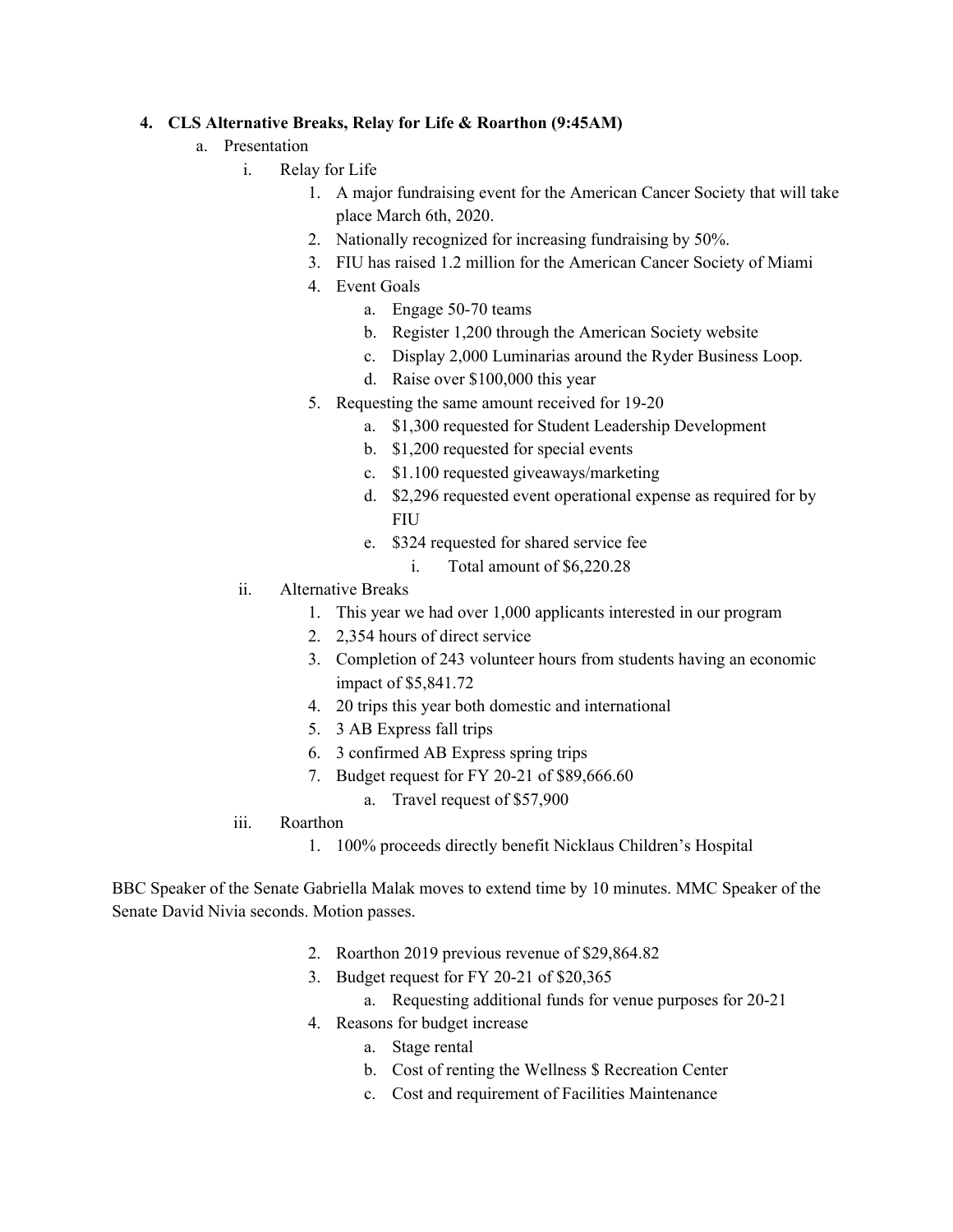- d. Transition from image of annual Dance Marathon (one event) to "Year-long Fundraising"
- b. Questions
	- i. Mahalis: Why not use the GC ballroom for roarthon?
		- 1. We provide showers for our volunteers, as well as stands and activities that take place are not feasible with the space in GC Ballrooms.
	- ii. Isabella Ojeda: In the past have you guys requested stipends for E-board members?
		- 1. None of the student leaders get a financial stipend. This is a volunteer program.

BBC Vice President Mahalia Balfour moves to extend time by 10 minutes. MMC Speaker of the Senate David Nivia seconds. Motion passes.

- iii. Gabriella Malak: During these trips how many volunteers were from BBC?
	- a. We did not have BBC participants, however we are in the plans of promoting more at BBC.
- iv. Dora Febles: There has been a previous proviso language where Roarthon and Relay for Life retain money left over.
	- 1. Relay for Life is not allowed to hold any money as 100% of the money fundraised is donated directly to the American Cancer Society.

MMC President Sabrina Rosell moves to extend time by 5 minutes. BBC Comptroller Dora Febles seconds. Motion passes.

## **c. Ends at 10:43 AM**

## **5. Orientation and Family Programs (10:44 AM)**

- a. Presentation
	- i. 2020-2021 Events Request
		- 1. Orientation
			- a. Total amount of \$156,400
		- 2. Panther Camp
			- a. Total amount of \$66,500
		- 3. Student Attendance for Parent & Family Day
			- a. Total amount of \$4,200
	- ii. 2020-2021 Travel Request
		- 1. Extended Orientation Institute
			- a. Total amount of \$6,200
		- 2. Southern Regional Orientation Workshop
			- a. Total amount \$22,500
	- iii. 2020-2021 Online Request
		- 1. Orientation to Fully-Online students
			- a. Total amount of \$19,701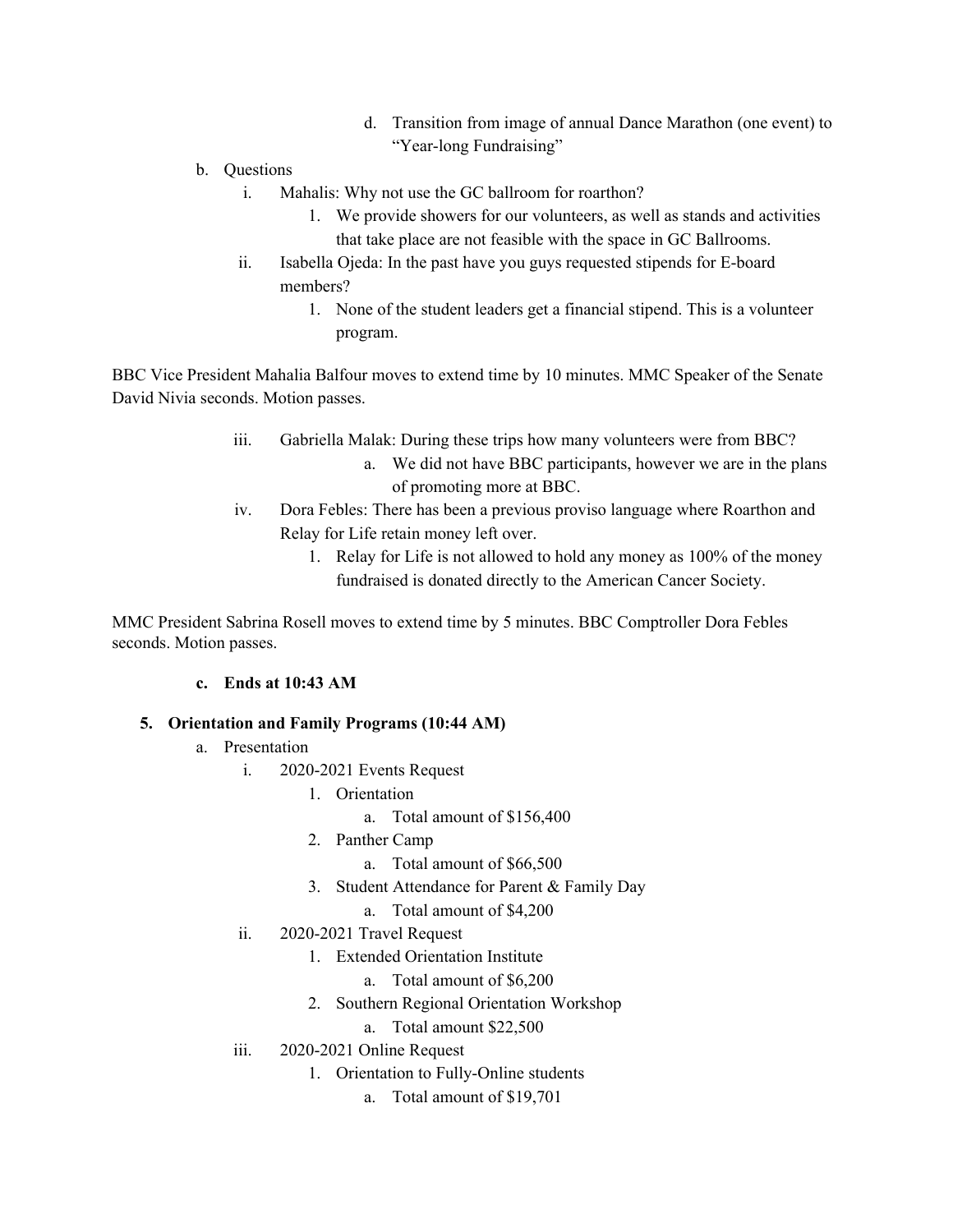- iv. Funding Sources
	- 1. Orientation fees for both freshman and transfer orientation.
- b. Questions
	- i. Are PAs allowed to participate in sorority recruitment?
		- 1. Peer advisors and panther camp facilities are not allowed because it is the same time as our orientation. So because of time and date conflicts they are not able to participate.

MMC President Sabrina Rosell moves to extend time by 5 minutes. MMC Vice President Isabella Ojeda seconds. Motion passes.

MMC President Sabrina Rosell moves to extend time by 5 minutes. MMC Speaker of the Senate David Nivia seconds. Motion passes.

- ii. Pamela Ho Fung: Looking at your transportation request why is there a difference between last year and this year requested?
	- 1. Transportation is increased because we got a deal from last year and they went out of business and we were not able to find another company with the same price.
- iii. Ariadna Natteri: How much does it cost for students to attend orientation?
	- 1. \$35 upon completion of virtual orientation
	- 2. MMC \$100 w/ overnight, \$70 w/o overnight
	- 3. BBC \$70, no overnight option

MMC Speaker of the Senate David Nivia moves to extend time by 3 minutes. MMC President Sabrina Rosell seconds. Motion passes.

#### **c. Ends at 11:17 AM**

#### **6. International Student and Scholar Services (11:18 AM)**

- a. Presentations
	- i. Roughly around 4,000 international students at FIU
	- ii. SGA funding provides for:
		- 1. Expecting to attract more than 2,000-3,500 participants
	- iii. ISSS Programming
		- 1. Semester Welcome Dinners
		- 2. Cultural Coffee Hours
		- 3. Thanksgiving Dinner
		- 4. International Peer Mentor Program
		- 5. Florida International Leadership Council
		- 6. Fall and Spring Miami Tours
		- 7. International Education Week Activities
		- 8. International Women's Day
	- iv. Retention rate of 80%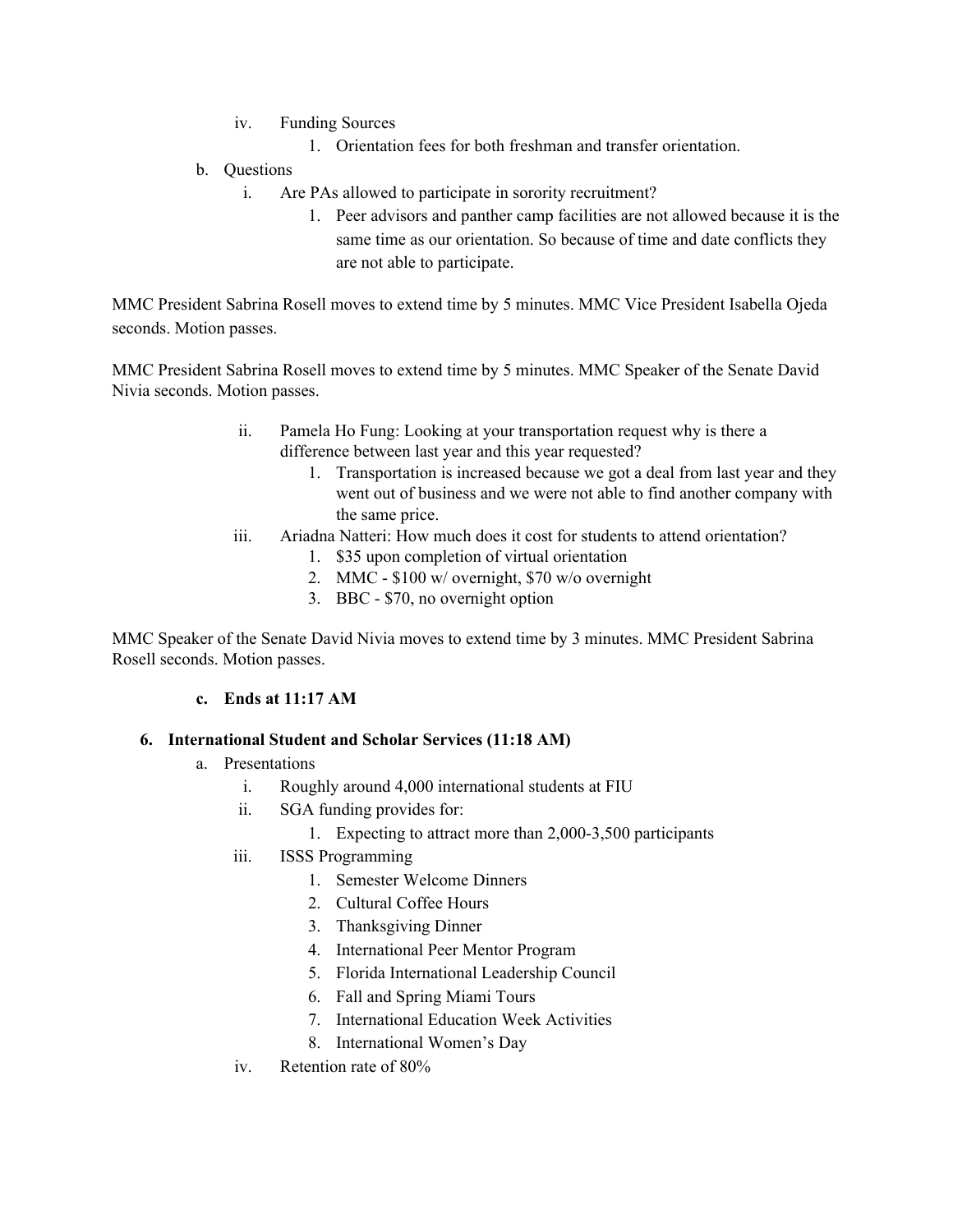- v. BBC/MMC average cost per student for all events this FY approximately is \$7.00  $-$  \$10.00.
- vi. 20-21 FY Budget to be shared between MMC/BBC
	- 1. Total \$17,540.00

MMC President Sabrina Rosell moves to extend time by 3 minutes. MMC Speaker of the Senate David Nivia seconds. Motion passes.

- b. Questions
	- i. Ariadna Natteri: Do all international students pay the full A&S fees?
		- 1. Yes they pay out-of state tuition fee
	- ii. Ariadna Natterri: Do you know the average credit hours they take per semester? 1. They must be enrolled full time.
	- iii. David Nivia: Can you talk about the specific on how you help students after graduation on getting employment.
		- 1. We don't duplicate in terms of career services. We direct our students to career services. We help in assisting them with paperwork, however the process of finding a job and maintaining legal status is on them.

MMC Speaker of the Senate David Nivia moves to extend time by 5 minutes. Sabrina Rosell Seconds. Motion passes.

- iv. Dora Febles: What does the International Engagement event consist of?
	- 1. The event takes international students and exposes them to volunteer and community engagement.
- v. Dora Febles: What does the money under Homecoming line item go to?
	- 1. We purchase flags from the students home country as well as purchase a banner. We also use the money for water and refreshments for participants.
- **c. Ends at 11:40 AM**

# **7. Panther Connect Challenge (11:41AM)**

- a. Presentation
	- i. 41,796 out of 41,943 Fall 2019 undergraduate assigned to PC path
	- ii. Program Goals
		- 1. Increase visibility through promotional campaigns
		- 2. Offer incentives to motivate students to participate and complete paths
		- 3. Additional support doer tracking attendance at signature events
			- a. i.e., staff, card readers
		- 4. Develop strategies to meet social and academic needs of
- b. Questions
	- i. Mahalia Balfour: Is there a way to better market panther connect?
		- 1. We are working with Jose Toscano regarding marketing to have organizations and offices to promote panther connect at their events.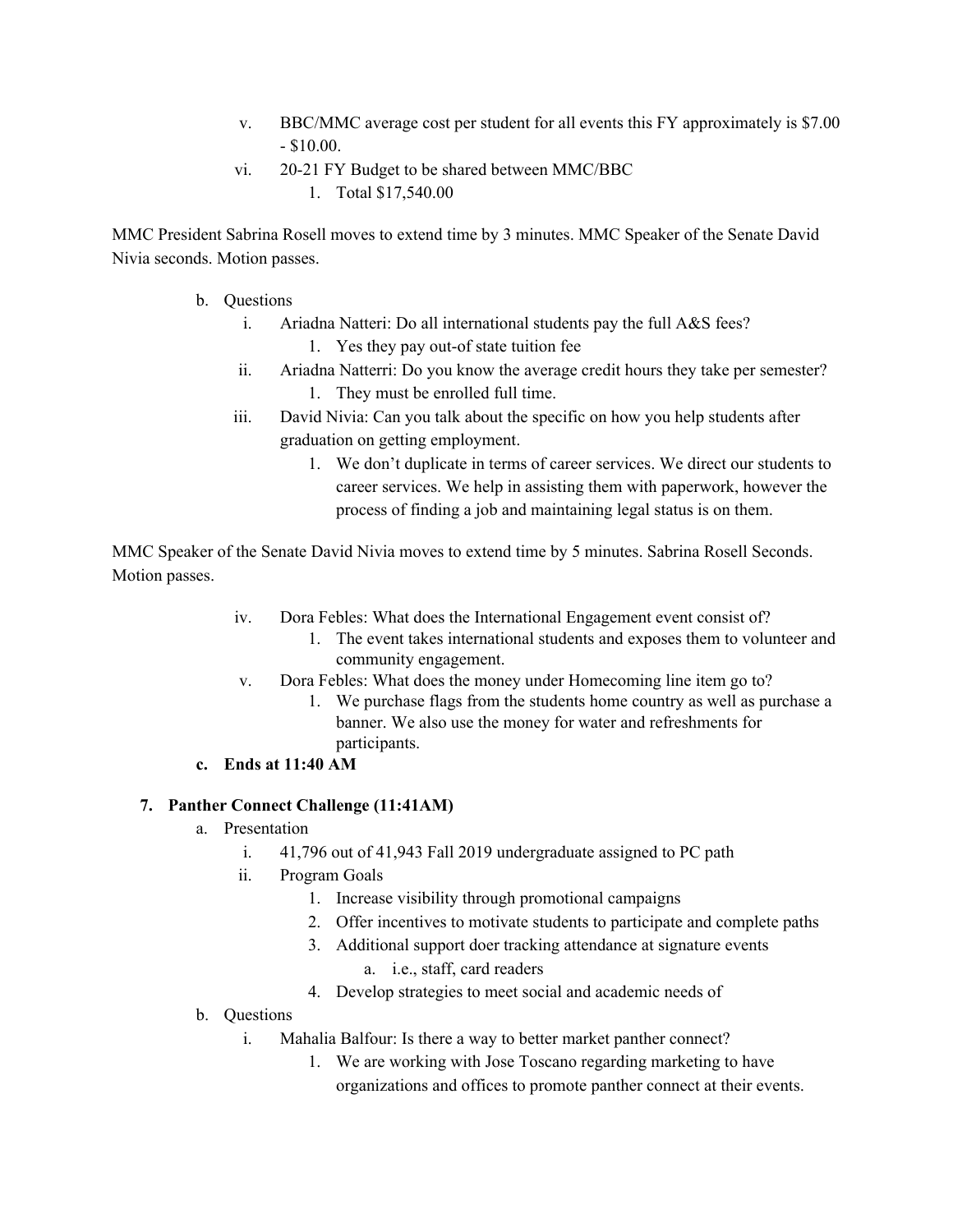- ii. Ariadna Natterri: How many swipers do you plan on getting?
	- 1. We would ideally like 2 for each college but we are aware that each college might need more. As of now we have 6.
- **c. Ends at 12:02 PM**

# **8. Graham University Center, Wolfe University Center and Wellness and Recreation Center @ MMC (12:09 PM)**

- a. Presentation
	- i. Graham University Center
		- 1. Special request of \$500,000
			- a. Refurbish and replace Graham Center's elevator #1 the oldest and only elevator to our third floor.
	- ii. Wolfe University Center
		- 1. Special Request of \$797,688.67 for WUC ballroom renovations
			- a. Improvement of ceiling infrastructure
			- b. Electrical service
			- c. Installation of acoustic panels, carpets, air wall, painting, furniture, etc.
	- iii. Wellness and Recreation Center  $\omega$  MMC
		- 1. Special request of \$600,000
			- a. Looking to expand programs to better serve the needs of patrons
			- b. Expansion of current office suite will allow for improvement in large operation
		- 2. Online request of 44,774.20
			- a. Membership management software
- b. Questions
	- i. Mahaila Balfour: is the elevator going to be in the same place?
		- 1. It won't change location, but needs to be prioritized.
	- ii. Gabriella Malak: How long will renovation on WUC Ballroom take?
		- 1. The process typically takes 9-10 months. Considering the time period when the money is allocated we anticipate a close for the ballrooms on May 2021 and open on August 2021.
	- iii. Sabrina Rosell: With the new software alleviate the problem of not having your physical student ID to enter the Wellness Center?
		- 1. The software will help us with the issue of student ID.

MMC President Sabrina Rosell moves to extend time by 5 minutes. MMC Speaker of the Senate David Nivia seconds. Motion passes.

MMC Speaker of the Senate David Nivia moves to extend time by 5 minutes. MMC Speaker Pro Tempore Angel Algarin seconds. Motion passes.

MMC President Sabrina Rosell moves to extend time by 5 minutes. MMC Speaker of the Senate David Nivia seconds. Motion passes.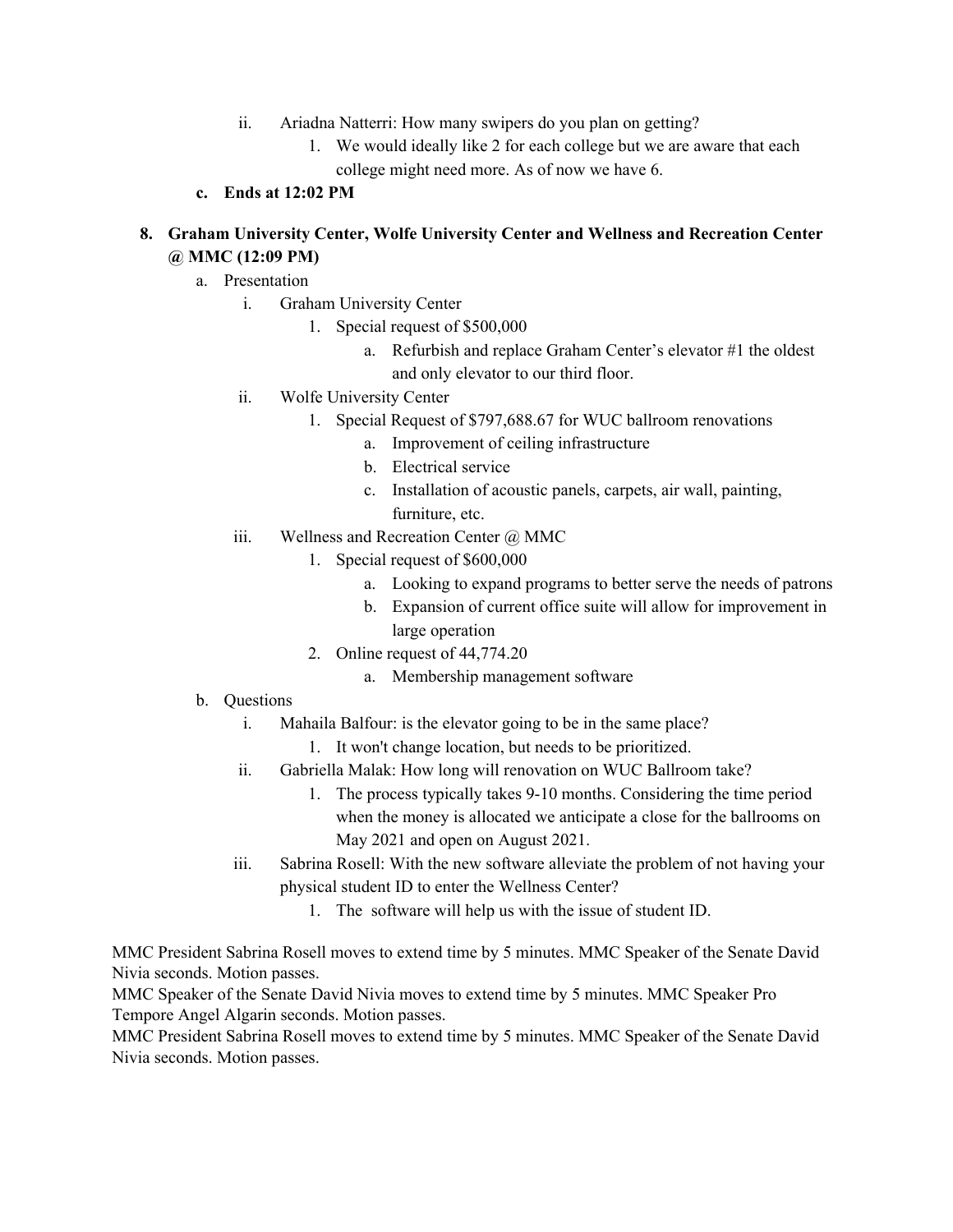### **c. Ends at 12:58 PM**

### **9. Campus Life - Special Request (1:00 PM)**

- a. Presentation
	- i. 12 full time staff
	- ii. 6 Graduate Assistants
	- iii. Front Desk Student Staff
	- iv. 20-21 FY Online Budget request of \$10,550
		- 1. Funding will be used for support on recording, editing, etc. of several videos designed to share Campus Life Programs with Online students through FIU Online Panther Den.
- b. Questions
- **c. Ends at 1:09 PM**

MMC Speaker of the Senate David Nivia moves for a 10 minute recess. BBC President Pamela Ho Fung seconds. Motion passes.

### **10. Student Conduct and Academic Integrity (1:20 PM)**

- a. Presentation
	- i. Added one more graduate assistant to handle Academic Integrity cases
	- ii. 2020 recruitment beginning February, academic integrity needs 3 students on committees while student conduct requires 2 students on committees
	- iii. Budget request
		- 1. Requesting Maxient, a program to track academic/ behavioral cases
		- 2. NASCAP
		- 3. Operational expenses
		- 4. Food
		- 5. giveaways
- b. Questions
	- i. Gabriella Malak: Have you done any tabling in BBC?
		- 1. Majority is MMC, but we are open to traveling to BBC
	- ii. David Nivia: How long can the process of a case last?
		- 1. About a month.
	- iii. Ariadna Natterri: How many employees go to the recruitment training?
		- 1. About 45
- **c. Ends at 1:41 PM**

#### **11. Veterans and Military Affairs (1:43PM)**

- a. Presentation
	- i. Requesting funding
		- 1. \$12,180- annual breakfast
		- 2. \$,188- free printing
		- 3. \$38,526- graduating veterans recognition ceremony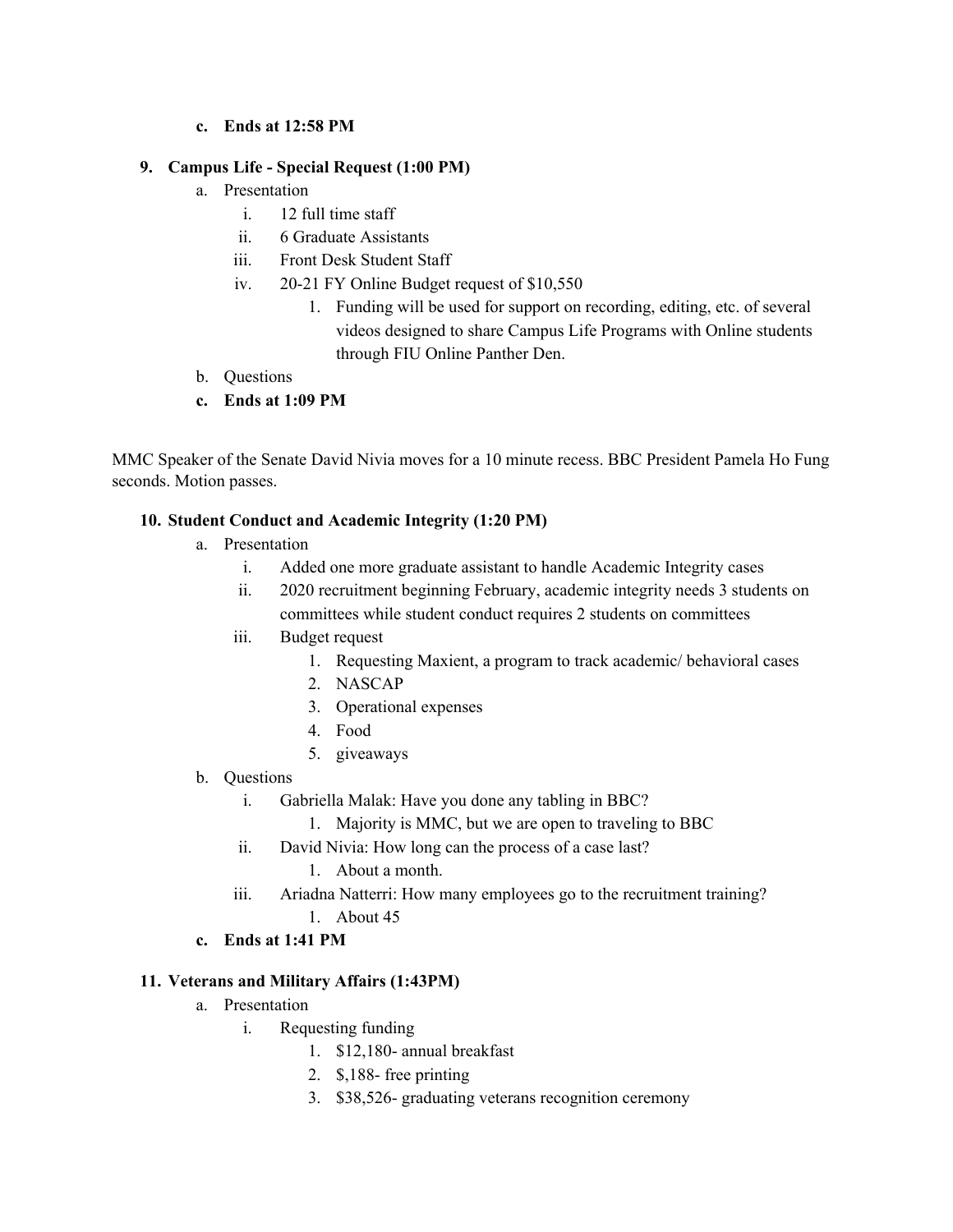- 4. \$7,541- travel
- 5. \$25,700- Green zone
- 6. \$29,600- orientation info sessions
- 7. \$1,550- tailgating
- 8. \$20,000- career fairs
- b. Questions
	- i. Mahalia Balfour: what kind of programs have you gotten started at I-75 campus?
		- 1. The purpose of hiring more work study students would be to help bring life to the programs at I-75
	- ii. Sabrina Rosell: what's the vision for sponsorship with the veteran breakfast?
		- 1. To make an event appealing enough to sponsor it, it has to be amazing. An expansion is an exciting conversation as long as there is effective funding.
		- 2. What is the green zone initiative?
			- a. Institution wide training that provide veterans a safe place to transition from

MMC Speaker Pro Tempore Angel Algarin moves to extend time by 5 minutes. MMC Speaker of the Senate David Nivia seconds. Motion passes.

- iii. Angel Algarin: Where was the funding estimate for orientation info session made?
	- 1. It's a consolidation of different programs.

# **c. Ends at 2:04PM**

## **12. McNair Conference (2:04PM)**

- a. Presentation
	- i. Looking for funding for McNair scholars undergraduate research conference
		- 1. \$3000- registration for presenting FIU students
		- 2. \$480- volunteer T-shirts
		- 3. \$600- Food vouchers
	- ii. Increases affinity, providing a stronger pride in FIU
	- iii. Enhancing students professional development
	- iv. Supporting university metric by increasing the percentage of bachelors employed or continuing education
	- v. Boosts graduation rates
- b. Questions
	- i. David Nivia: Why did you request specifically \$4304?
		- 1. We receive help from other entities so these issues being addressed today are the main ones that fill the gaps.
	- ii. Ariadna Naterri Would you be open to putting our logo on your shirts?
		- 1. Absolutely
- **c. Ends at 2:17PM**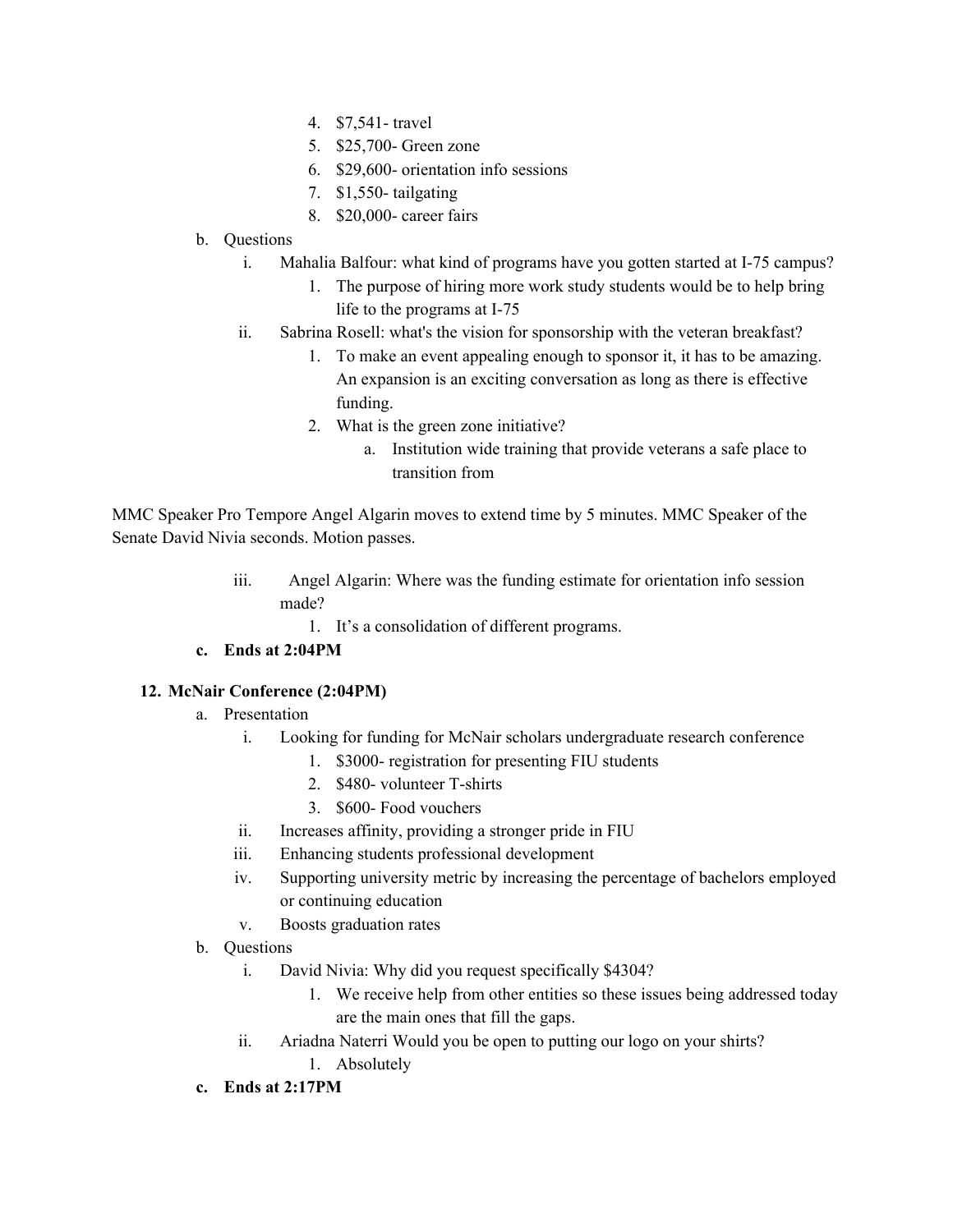## **13. FIU in DC (2:18PM)**

- a. Presentation
	- i. 2020-2021 request is \$50,112.50
	- ii. Almost triple the attendance in fly in program from the original year.
	- iii. 557 students interned, enrolled in classes, or participated in 16 student fly-ins and career seminars (AY-18-19)
- b. Questions
	- i. David Nivia: Does any of this money go to any kind of scholarship? Or is it just for the program?
		- 1. The money for scholarships comes from the generous gifts of the former director of the graham center and his wife. All of the money given by SGA goes towards the program.

MMC President Sabrina Rosell moves to extend time by 5 minutes. MMC Speaker of the Senate David Nivia seconds. Motion is passed.

- ii. Sabrina Rosell: Could you tell us a little about the talent training?
	- 1. The official name is Talen lab impact series, its about 5 sessions that involve writing, networking, presenting, along with other traits that help an individual develop professionally.

## **c. Ends at 2:33PM**

## **14. Student Media (2:34PM)**

- a. Presentation
	- i. 21% of students accessed the Student Media Page called Panther Den.
	- ii. Social media has been able to bring students both abroad and living on campus together and instill a new sense of pride in FIU.
- b. Questions
	- i. Gabriella Malak: could you explain the golf cart maintenance line item?
		- 1. The golf cart require maintenance due to florida statutes
	- ii. Angel Algarin: Is there a minimum amount of newspapers needed to continue distributing?
		- 1. Most printers want 10,000 prints but we function just under that.
	- iii. Mahalia Balfour: why do you get paid hourly rather than on a stipend?
		- 1. Since we are a business we function on a salary, so we look at how many hours a person will work, HR wants us to keep positions at hourly rates.
	- iv. David Nivia: if some positions were not filled, how did the student salary budget become depleted?
		- 1. Many students come and go due to graduations, we haven't had too many vacancies, were always hiring but we haven't had any vacancies for semesters at a time.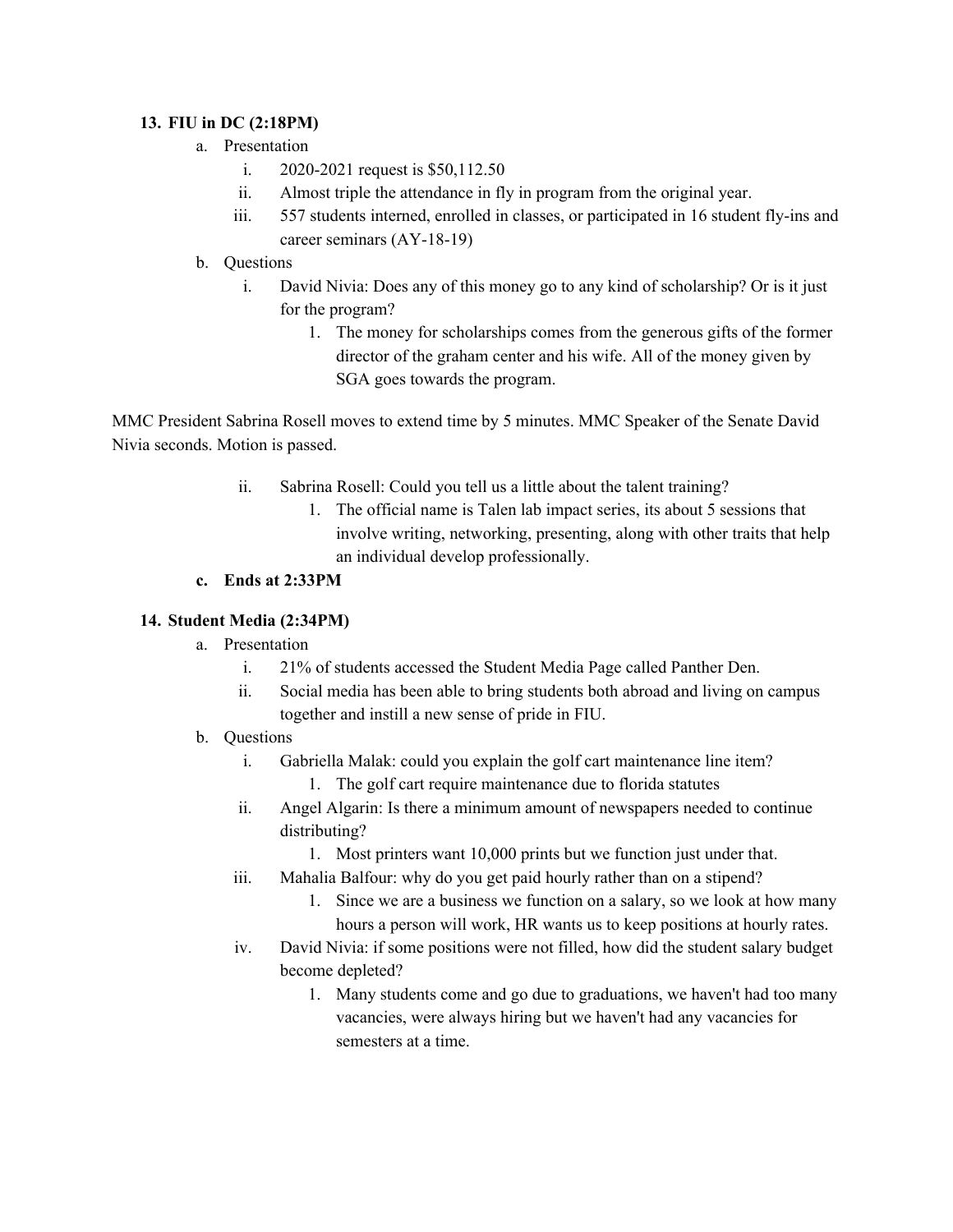BBC Speaker of the Senate Gabriella Malak moves to extend time by 5 minutes. MMC Speaker of the Senate David Nivia seconds. Motion is passed.

- v. Mahalia Balfour: is there a reason you have had talks with Carta about a new position in training new writers?
	- 1. The support carta could lend us in coaching and advising has seemed beneficial which is why we've been observing.
- **c. Ends at 3:03PM**

## **15. Disability Resource Center (3:04PM)**

- a. Presentation
	- i. \$3,500- DRC breaking barriers escape room
	- ii. \$6,400- Johnson scholars recognition ceremony
	- iii. \$4,620- Other disability inclusion awareness programing
	- iv. \$19,000- DRC student graduate assistant position
	- v. \$12,500- travel for staff education initiatives
- b. Questions
	- i. Mahalia Balfour: Why aren't the medical practices DRC provides covered by the health fee?
		- 1. We do not provide any medical treatment, our focus on funding deals with reaching out and networking.

## **c. Ends at 3:18PM**

## **16. Room Rentals/ Engage (3:19PM)**

- a. Presentation
	- i. Engage platform, where all student orgs are hosted, where we have panther connect.
	- ii. Since the merger, campus life is now including clubs that are involved in the academic side.
	- iii. The only possible changes come if we must add assessment modules.
	- iv. Room Rental is how campus life is able to supplement a lot of funds student organizations go through.
	- v. Rooms within the union only.
- b. Questions
- **c. Ends at 3:27PM**

# **17. Black Student Union (3:27PM)**

- a. Presentation
	- i. Educating and advocating for students of african diaspora
	- ii. Leadership development
	- iii. Increased programming
	- iv. Collaborations with campus life and FIU governmental relations
	- v. BSU Next Program, 8 week professional development program required by all first time BSU committee members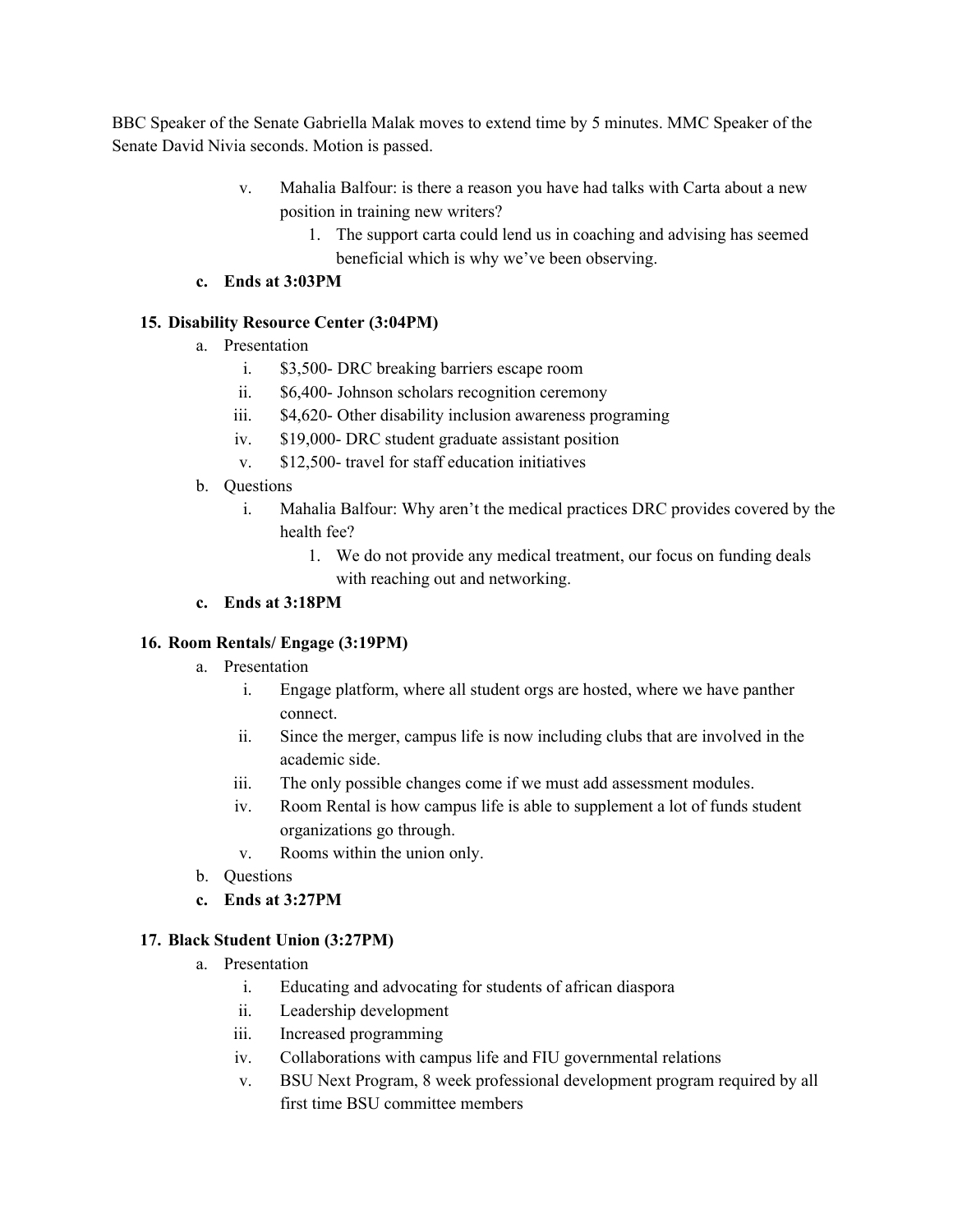- vi. GA stipend, \$15,000 necessary for BSU functionality.
- vii. 2020 goals involve increasing affinity and enhancing student development
- b. Questions
	- i. Mahalia Balfour: Regarding BBC line item, you haven't increased this but you've increased for a tradition line item, do you think you can still maintain the level of affinity in BBC?
		- 1. Most events happen for both campuses, if we increase our traditions budget both campuses benefit.
	- ii. Angel Algarin: What does your engagement look like for students who aren't balck?
		- 1. When we table and they ask us whether you have to be black, we try to break the stereotypes by having game nights and other activities to make everyone feel welcome to join BSU
	- iii. Isabella Ojeda: How much time do you spend collaborating with other organizations?
		- 1. We have a collaboration form so when it goes through panther connect we meet up with the organization and work out the details and outline the duties for each organization for each event.
	- iv. Isabella Ojeda: How much do you think you spend on each collaboration? 1. Roughly \$500-600

## **c. Ends at 3:40PM**

## **18. Convocation / BMI (3:41PM)**

- a. Presentation
	- i. BMI, university license for student media to be able to play commercial music.
	- ii. Based on the population of the student body, they are asking for the same request of \$37,890.
	- iii. Convocation has grown throughout the years. Two large portions taking up budgets are decorations and food production
	- iv. Security wanding students in and out of the arena along with police cost
- b. Questions
	- i. Angel Algarin: Is there any way for student media to be streamed on commercial networks?
		- 1. Not necessarily, this is why we need a BMI license. There are various site licenses for playing music.
	- ii. David Nivia: Is there any way to copy an app Chilis has that you can request a song in the restaurant with student media?
		- 1. This is new to me, but a conversation can be had.
	- iii. How do you capture students that are beginning in spring?
		- 1. We do not, one debrief we have had is this issue.
	- iv. Dora Febles: How many people came to convocation?
		- 1. Around 3,000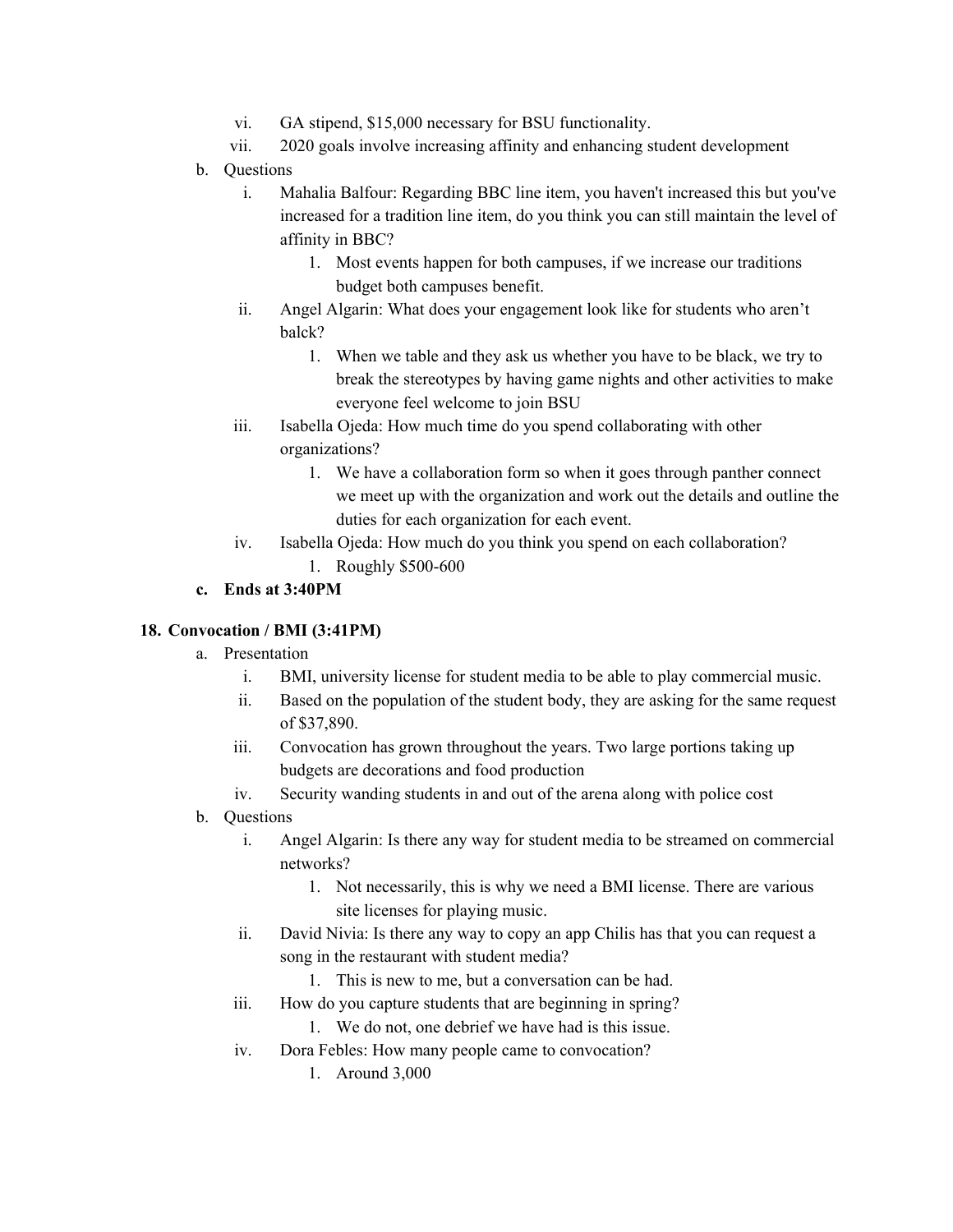**c. Ends at 3:52PM**

## **19. Center for Student Engagement (3:53PM)**

- a. Presentation
- b. Questions
- c. Ends at PM

MMC Speaker of the Senate David Nivia moves to table Center for Student Engagement indefinitely. MMC President Sabrina Rosell seconds. Motion is passed.

### **20. Outstanding Student Life Awards (3:55PM)**

- a. Presentation
	- i. The only university-wide awards process
	- ii. Recognizing exceptional FIU students have had an incredibly positive impact in their careers which increases affinity
	- iii. \$18,885
	- iv. \$743
	- v. \$3900
	- vi. \$150
	- vii. \$7419
	- viii. \$250
	- ix. \$423
	- x. \$1500
	- xi. \$4500
	- xii. \$18,885
- b. Questions
- **c. Ends at 4:04PM**

MMC President Sabrina Rosell moves to go into a 5 minute recess. MMC Speaker of the Senate David Nivia seconds. Motion passes

## **21. American Society of Civil Engineers (4:15PM)**

- a. Presentation
	- i. Providing opportunities to engage and immerse students into real world civil engineering
	- ii. There is no cost to sign up, but there is a conference fee
	- iii. 124 new members were added in 2019, with about 237 participating members in total.
	- iv. Topgolf fundraiser
	- v. Induction ceremony
	- vi. Site visit to alexan doral
	- vii. ASCE Section Annual Conference
	- viii. ASCE convention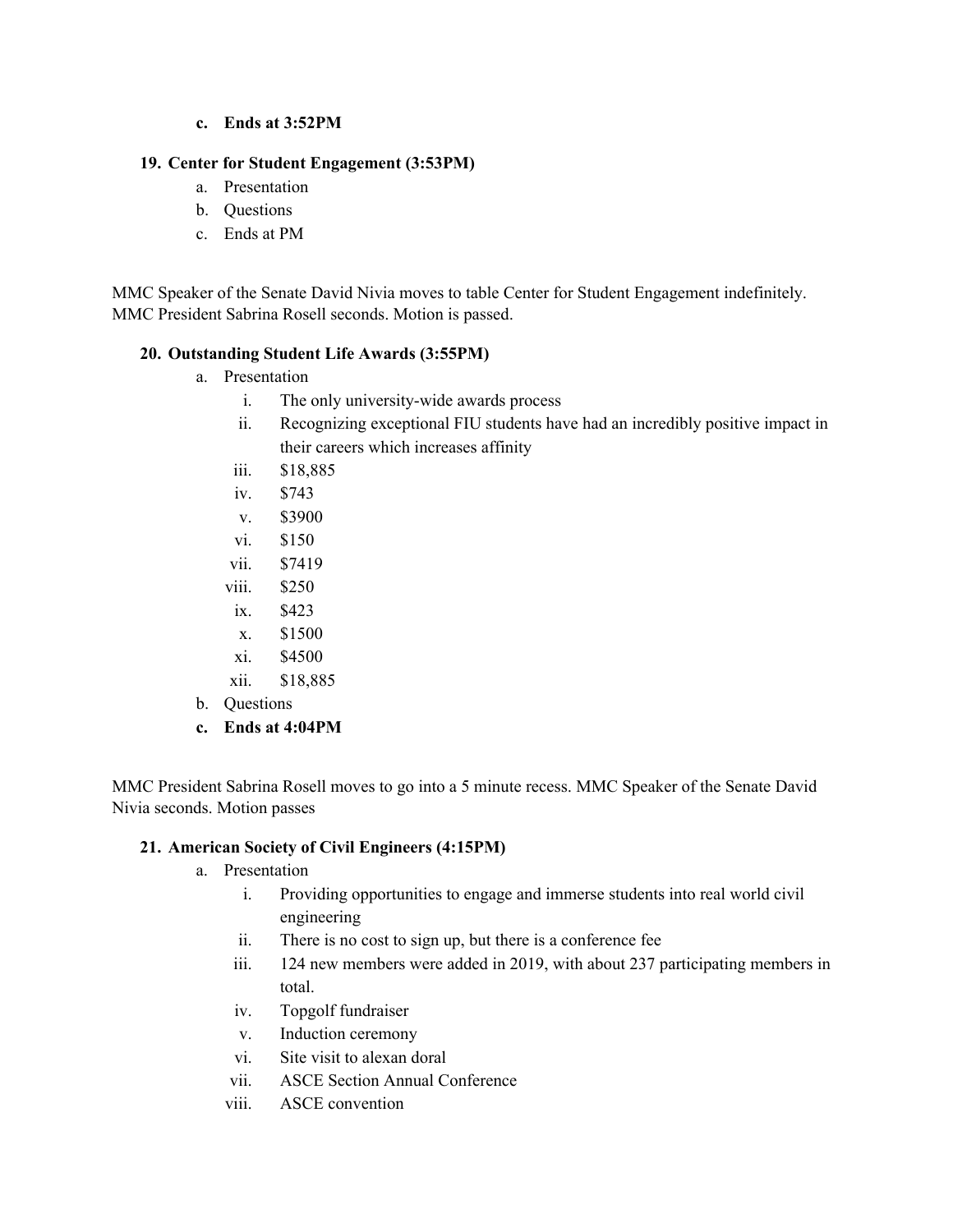- ix. Requesting funding for 2021 ASCE student conference
- b. Questions
	- i. Ariadna Natteri: What is your presence in BBC?
		- 1. We have a couple students who take classes in BBC but it is not their main campus
	- ii. Is there a plan to expand into BBC?
		- 1. Yes, with continued aid from SGA
	- iii. Mahalia Balfour: How were you funded previously?
		- 1. SGA usually would help a lot
- **c. Ends at 4:32PM**

MMC Speaker Pro Tempore Angel Algarin moves to move the ASCE budget request to MMC campus specific finance hearing. MMC Speaker of the Senate David Nivia seconds. Motion passes.

## **22. FIU Online (4:32PM)**

- a. Presentation
	- i. Online student population and needs are increasing. Enrollment increased by 20%
	- ii. Online students contribute around \$1.58 million in activity and service funds
	- iii. Opportunities for networking
	- iv. Access to FIU community
	- v. Asking for \$15 per student per semester
	- vi. Asking for committee to specifically serve online students and make them feel like family
- b. Questions
	- i. David Nivia: Can you have a list of things you would like to purchase so we can break down the cost?
		- 1. Of course, and we were just giving an example of things that MIGHT work, more importantly we want the help of SGA to possibly find more creative outlooks.
	- ii. Isabella Ojeda: Do we have any metrics for people that stream online?
		- 1. Not exactly, there has not been a lot of funding for those surveys
	- iii. Ariadna Natteri: Do you think streaming is an effective online tool?
		- 1. It could be, it all depends on the things students want to stream.
	- iv. Angel Algarin: Maybe we could have degrees of packages for online students who are fully online but have the ability to travel to FIU.
		- 1. There is a good idea behind this, but thinking of policy, there are certain individuals who may be close but physically can't come to campus, so there are further deliberations needed to settle the details

BBC President Pamela Ho Fung motions to extend time for 5 minutes. MMC Speaker Pro Tempore Angel Algarin seconds. Motion passes.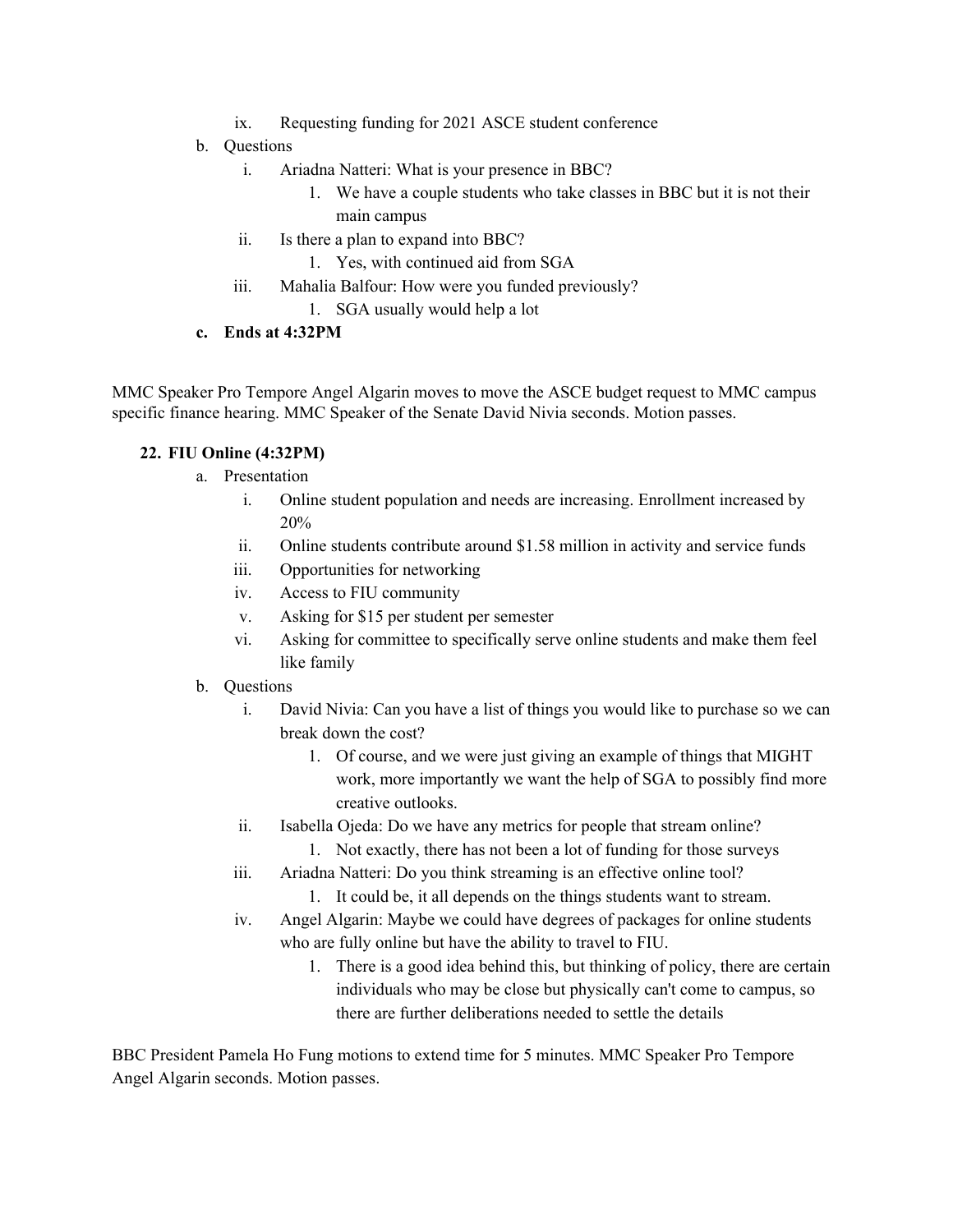#### **c. Ends at 4:52PM**

MMC Speaker of the Senate David Nivia motions for a 3 minute recess, MMC President Sabrina Rosell seconds. Motion passes.

## **23. University Wide Retreat (4:54PM)**

- a. Presentation
	- i. Weekend retreat involving organizations across all of campus life
	- ii. Less and less attendance due to other extracurricular events
	- iii. Proposing the budget as it, but requesting a switch of model for student engagement
	- iv. Able to plan together with student leaders
- b. Questions
	- i. Gabriella Malak: Why don't the dates change from may-july to july-august
		- 1. Many programs leading up to the fall semester have to be set in stone very early. Summer time usually is the planning time for events like homecoming
	- ii. Angel Algarin: Is there a reason it's not in april?
		- a. Universities in april are still in classes, so a lot of the facilities needed to be seen will be in use when we visit
	- iii. Can there be a screening process for speakers and artists?
		- 1. Once we get all the variables of the speakers and acts, we will make an appropriate choice.
	- iv. Isabella Ojeda: Some workshops are really great, but others are sub par, is there a way that we can screen presentations to make sure we are being most effective
		- 1. Formatting is an issue as well. But we typically ask the leaders and advisors what the strongest traits for a speaker will be and focus on keeping to the budget with the best speakers possible
- **c. Ends at 5:07PM**

# **24. Student Ambassadors (5:08PM)**

- a. Presentation
	- i. Outreach, education, increasing affinity
	- ii. Total ask= \$59,481.96
	- iii. Trail of the torch, largest tradition event with over 1,200 in attendance along with 20+ vendors, sponsors and student organization
	- iv. Day of giving, inaugural event asking for \$12,000
	- v. Kissing bridge sweetheart tradition asking for \$1,499
	- vi. Ambassador training, recruitment and uniforms asking for \$7,300
	- vii. CASE ASAP, regional conference participation \$1020 per traveler with 5 attendees
	- viii. National leadership conference
	- ix. Freshman convocation